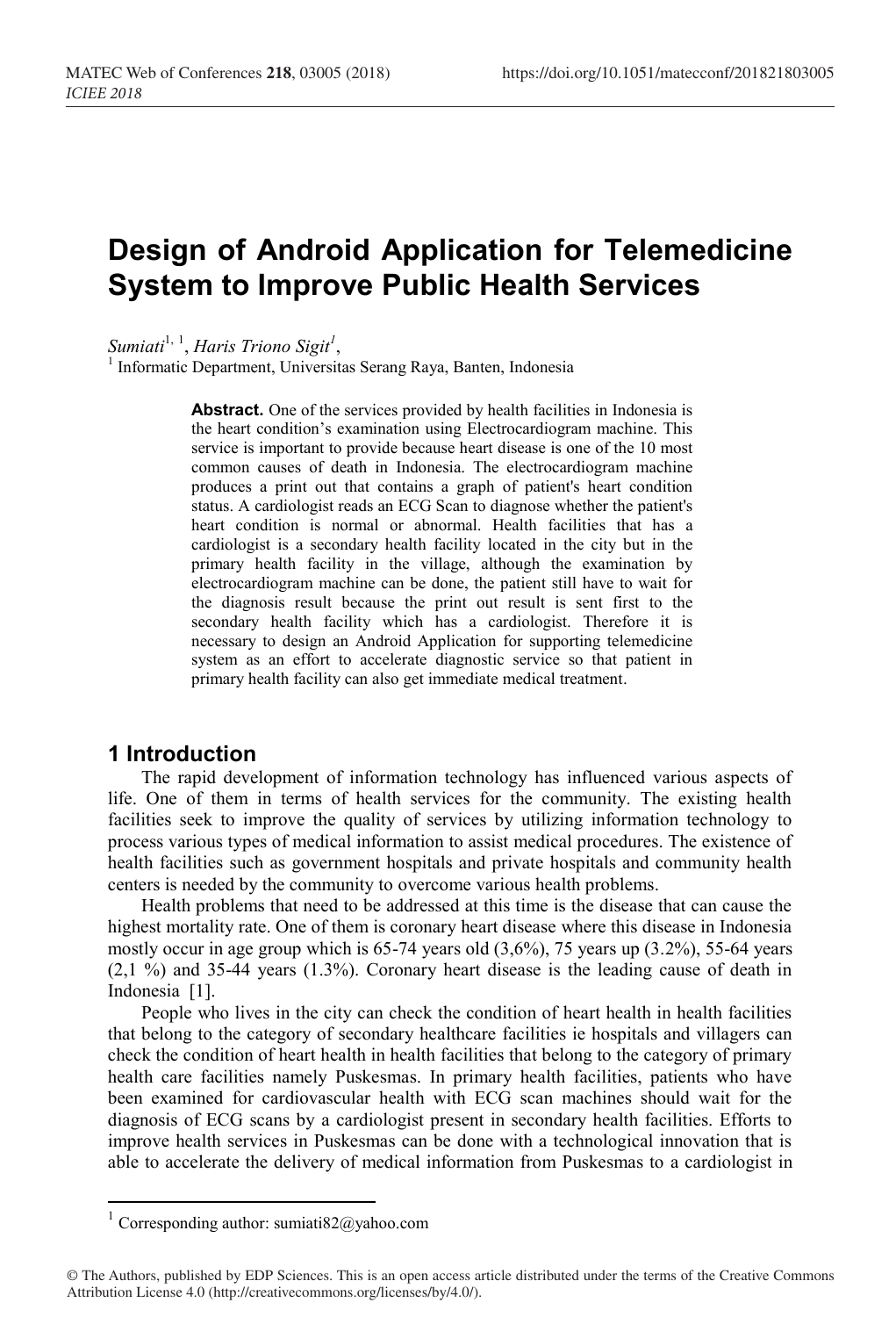the hospital.

Innovation that needs to be done is to build applications that follow the concept of telemedicine systems. With this application, the quality of health services become better because people who lives in villages will still get optimal medical care from cardiologists. Applications built in addition to running on computer devices also need to be attempted to run on mobile devices because today mostly people in Indonesia use smartphone devices in their daily activities.

#### **2 Telemedicine System**

According to Fong [2], the term telemedicine comes from a simple description of the word 'tele' which means distant or distant from the Greek language, so telemedicine means medical services provided remotely. The term telemedicine refers to the utilization of telecommunication technology for medical diagnosis, treatment, and patient care[3].

Telemedicine and e-health are two areas of biomedical engineering, which are also multidisciplinary, but telemedicine is actually a subset of e-health. Telemedicine can be interpreted as the use of information and communication technology (including electronics, tele-communications, computers, informatics) to transfer (send and / or receive) medical information, to improve clinical services (diagnosis and therapy) and education [4].

Rapid technological developments are a factor supporting the development of telemedicine systems in Indonesia. Indonesia which is an archipelagic country can utilize this telemedicine system as an effort to improve the quality of public health service. The Benefits of Telemedicine include [5]:

- a. Improved access to patients
- b. Reduce patient costs
- c. Reduce remoteness of physician needs
- d. Improve the quality of health services.



**Fig 1.** Telemedicine

Along with the pace of development of hardware and software technology as a device supporting telemedicine system has encouraged the development of telemedicine system significantly. One application is the application of telemedicine systems for monitoring and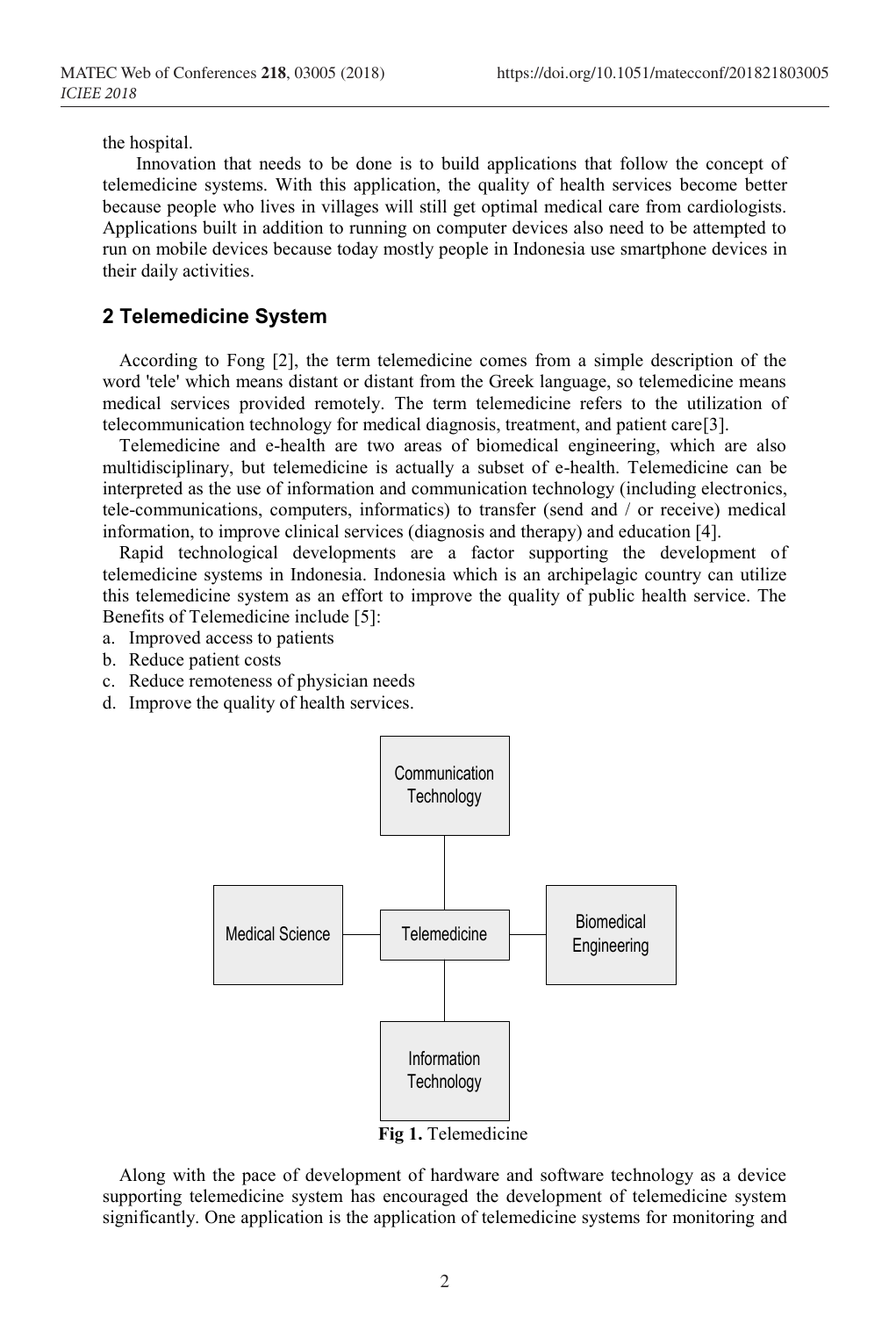diagnosing patients using wireless technology. The main components of the system as illustrated below:



**Fig 2.** Main Components of Wireless Telemedicine System [6]

Based on the picture above, we can explain the flow of telemedicine system as follows:

- a. The patient checks the health condition of the home using a Biosignal Sensor device
- b. Further data checks the device is transmitted through a data communication network that can be a cellular network or internet network
- c. Through the existing data communication network, data is transmitted to the server for processing and storage
- d. Data stored in the server can be accessed by the doctor through the PC in the hospital or through the Smartphone.

In the development of telemedicine this should be noted about the issues that must be considered include: 1) The real effectiveness of the system, 2) Acceptability system, 3) System sustainability, and 4) Further development [7].

## **3 Android Operating System**

The development of Smartphone technology is currently undergoing rapid development. In running the daily activities, humans can not be separated from the use of smartphone devices. This device is operated with an operating system for mobile devices such as iOS, Android, Blackberry, Windows Phone and others. The operating system that is commonly used is the Android operating system.

Android is a Mobile Operating System that grows in the middle of other OS that grows today [8]. The operating system is Linux-based and is for mobile devices. Android provides an open platform for developers to create their own applications for use by a variety of mobile devices. Android is commonly used in smartphones and tablet PCs and it has the same functionality as the Symbian operating system on Nokia, iOS on Apple and BlackBerry OS [9].

Android operating system has attracted the attention of the world community where companies gadgets and mobile phones are competing to create a device that runs under this operating system. The rapid development of the Android operating system seen from the versions that have been launched are as follows :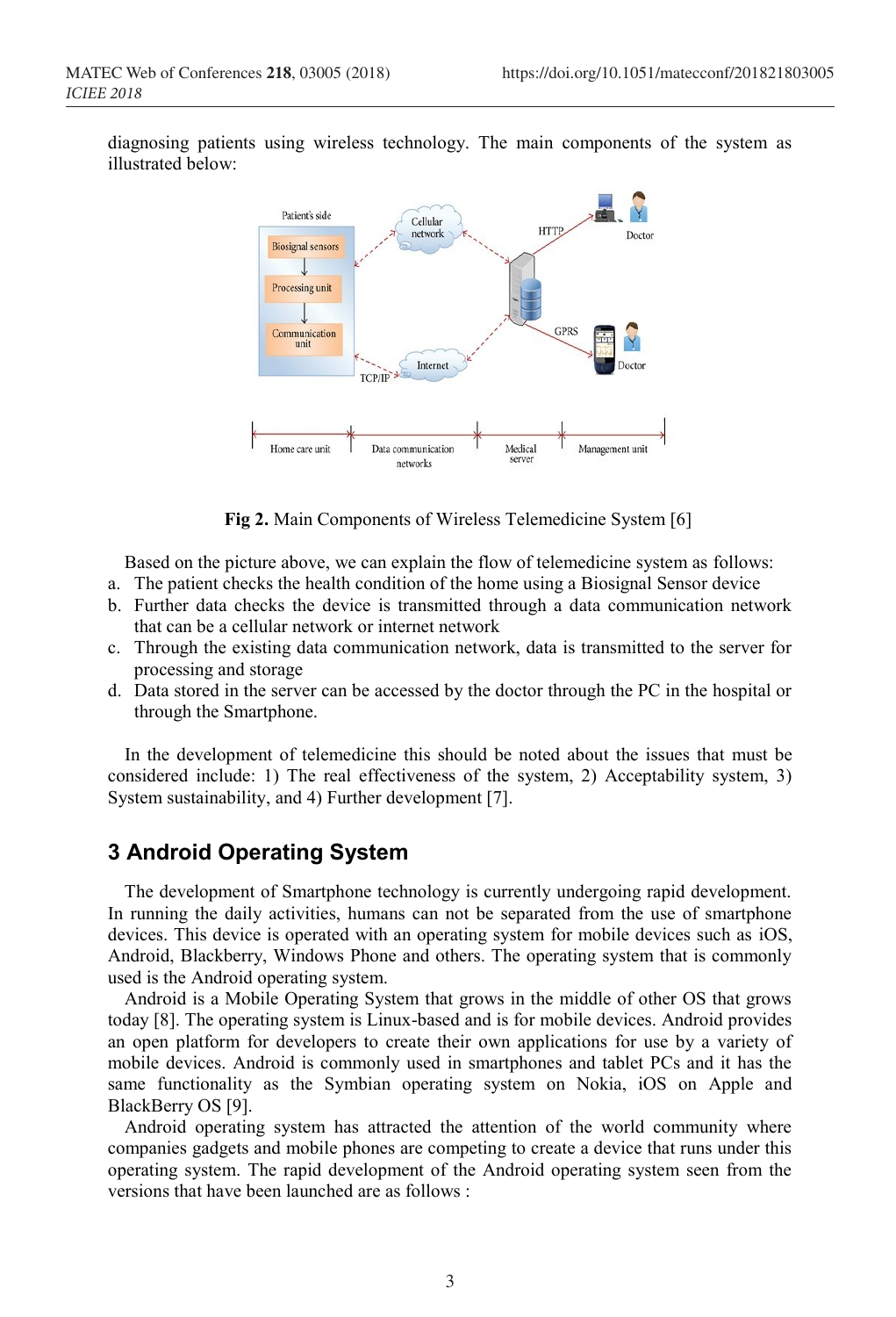| Name                      | <b>Thore</b> I. Tension of This can operating by stem $ 10 $<br><b>Version</b> | Launched                |
|---------------------------|--------------------------------------------------------------------------------|-------------------------|
| Cupcake                   | 1.5                                                                            | April 27, 2009          |
| Donut                     | 1.6                                                                            | September 15, 2009      |
| Eclair                    | $2.0 - 2.1$                                                                    | October 26, 2009        |
| Froyo                     | $2.2 - 2.2.3$                                                                  | May 20, 2010            |
| Gingerbread               | $2.3 - 2.3.7$                                                                  | December 6, 2010        |
| Honeycomb                 | $3.0 - 3.2.6$                                                                  | Februari 22, 2011       |
| <b>Ice Cream Sandwich</b> | $4.0 - 4.0.4$                                                                  | October 18, 2011        |
| <b>Jelly Bean</b>         | $4.1 - 4.3.1$                                                                  | July 9, 2012            |
| <b>KitKat</b>             | $4.4 - 4.4.4$                                                                  | October 31, 2013        |
| Lollipop                  | $5.0 - 5.1.1$                                                                  | November 12, 2014       |
| <b>Marshmallow</b>        | $6.0 - 6.0.1$                                                                  | October 5, 2015         |
| <b>Nougat</b>             | 7.0                                                                            | August / September 2016 |
| <b>Oreo</b>               | 8.0                                                                            | August 2017             |

**Table 1.** Version of Android Operating System [10]

The following diagram shows the major components of the Android platform [11] :



**Fig 3.** The Android software stack

The major components of the Android platform consists of:

- a. Linux Kernel : The foundation of the Android platform is the Linux kernel. Using a Linux kernel allows Android to take advantage of key security features and allows device manufacturers to develop hardware drivers for a well-known kernel.
- b. Hardware Abstraction Layer (HAL) : provides standard interfaces that expose device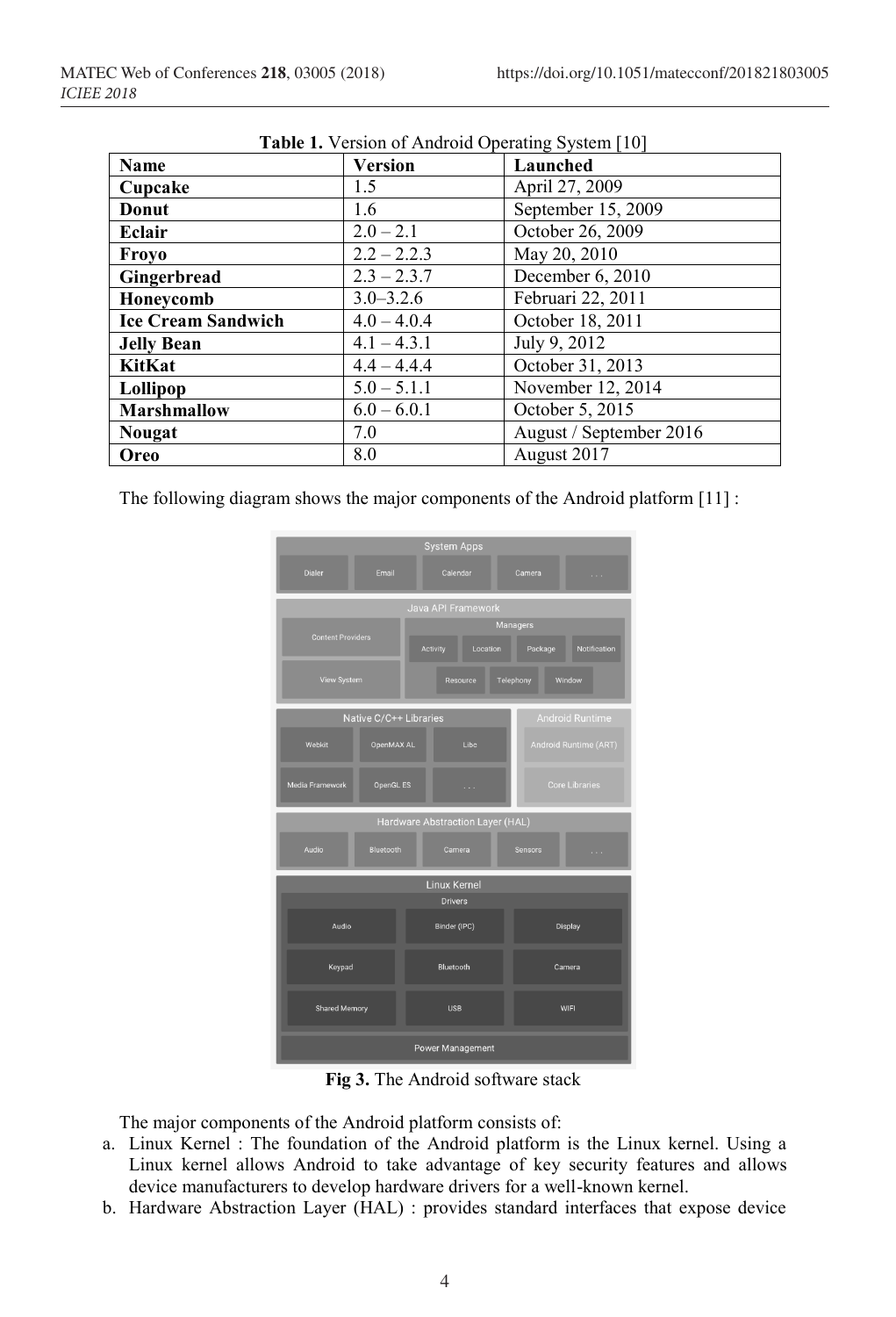hardware capabilities to the higher-level Java API framework. The HAL consists of multiple library modules, each of which implements an interface for a specific type of hardware component, such as the camera or bluetooth module. When a framework API makes a call to access device hardware, the Android system loads the library module for that hardware component.

- c. Android Runtime (ART) : is written to run multiple virtual machines on low-memory devices by executing DEX files, a bytecode format designed specially for Android that's optimized for minimal memory footprint. Build toolchains, such as Jack, compile Java sources into DEX bytecode, which can run on the Android platform.
- d. Native C/C++ Libraries : Many core Android system components and services, such as ART and HAL, are built from native code that require native libraries written in C and C++. The Android platform provides Java framework APIs to expose the functionality of some of these native libraries to apps.
- e. Java API Framework : The entire feature-set of the Android OS is available to you through APIs written in the Java language. These APIs form the building blocks you need to create Android apps by simplifying the reuse of core, modular system components and services.

System Apps : Android comes with a set of core apps for email, SMS messaging, calendars, internet browsing, contacts, and more. Apps included with the platform have no special status among the apps the user chooses to install. So a third-party app can become the user's default web browser, SMS messenger, or even the default keyboard (some exceptions apply, such as the system's Settings app).

## **4 The Design of Mobile Application for Telemedicine System**

Telemedicine systems can be developed in accordance with the support of emerging technologies today. The use of Android-based smartphones in almost all levels of society provides a great opportunity for the development of telemedicine systems to be applied to mobile devices.sIn this research, telemedicine system mobile application design to be built is as shown in table below:

| No            | Use case                          | <b>Description</b>                                                                             |
|---------------|-----------------------------------|------------------------------------------------------------------------------------------------|
|               |                                   |                                                                                                |
| 1.            | Register                          | Patient requests<br>registration on the<br>system                                              |
| 2.            | Checking Heart                    | Pasient do Checking the                                                                        |
|               | Condition                         | heart condition                                                                                |
| 3.            | Consult the doctor                | Patient conducts<br>cardiovascular<br>consultation with a<br>specialist                        |
| $\mathbf 4$ . | Monitoring Patient's<br>Condition | The doctor monitors the<br>patient's condition and<br>provides medical<br>services when needed |
| 5.            | Read Patient's Medical<br>Record  | Doctors read the<br>patient's medical<br>history to analyze the                                |

Table 2. Use Case Definition of Telemedicine System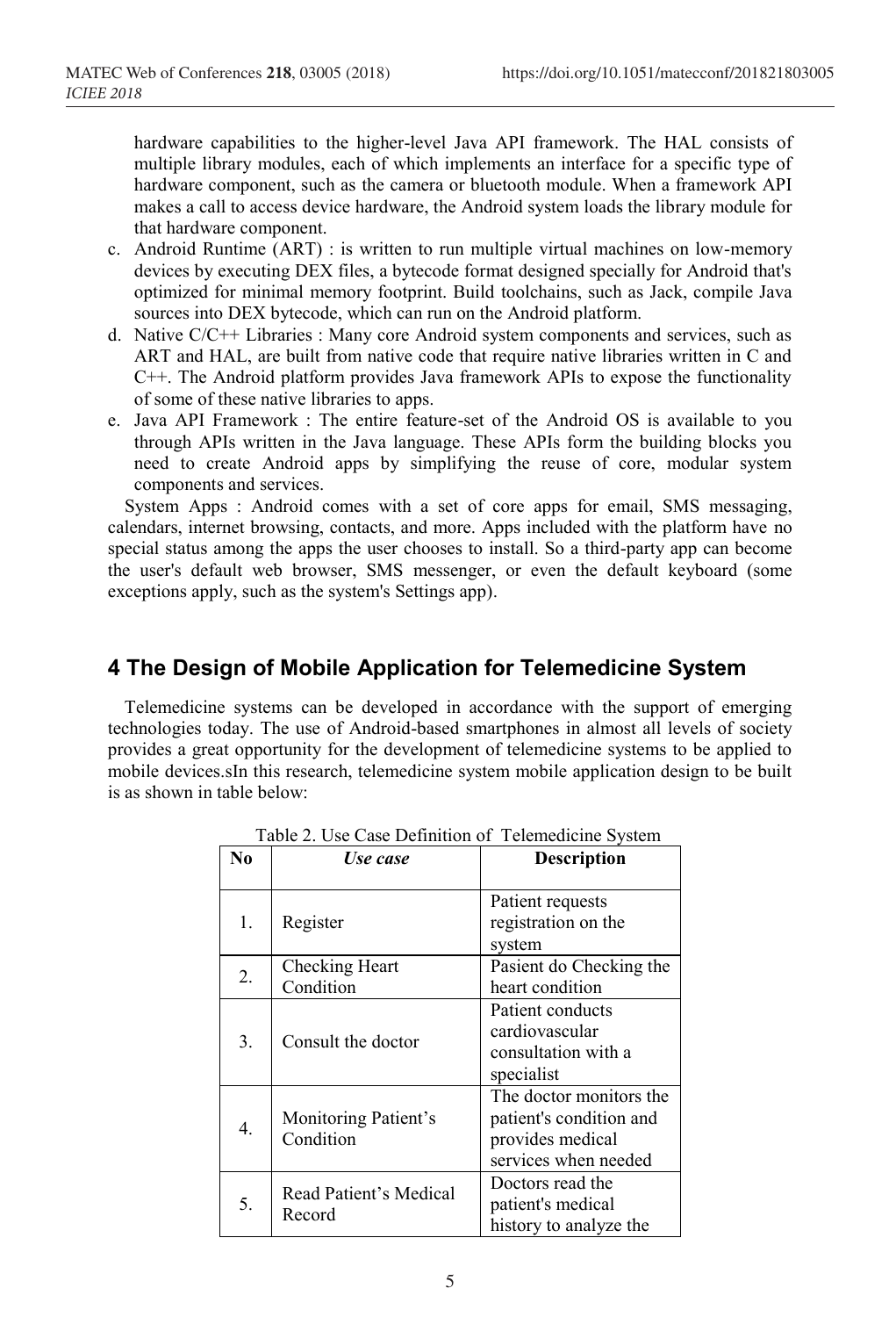|       | patient's heart health<br>condition           |
|-------|-----------------------------------------------|
| Login | Doctor and Patient<br>enter the user name and |
|       | password                                      |

Based on the above table, the design of mobile application for telemedicine system can be described as follows:



**Fig 4.** Use Case Diagram of Telemedicine Mobile Apps

#### **5 Conclusion**

Telemedicine systems can be further developed with the support of both hardware and software technology. The existence of a telemedicine system can solve health care problems in patients away from health facilities. Patients do not need to come to the hospital regularly to check their physical condition. With this telemedicine system, patients suffering from heart problems can check their heart health condition directly. Thus the physical condition and medical history of the patient can be monitored at any time by a team of cardiologist so that the team can immediately provide medical services.

With the support of mobile operating system technology allows telemedicine system can be applied to Smartphone device. The application of mobile-based telemedicine systems enables health services to be performed by doctors even when they are not in the hospital. With the optimal telemedicine system, medical information processing becomes faster so that efforts to improve the quality of health services to the community can be achieved.

## **References**

- 1. Indonesian Ministry of Health, *Heart Disease The Highest Cause of Death*. [Online] Available in : http://www.depkes.go.id/article/view/17073100005/penyakit-jantung-penyebabkematian-tertinggi-kemenkes-ingatkan-cerdik-.html [Accessed date : May<sup>13</sup> 2018]
- 2. Fong, B., Fong, A.C.M, Li, C.K. 2011.*Telemedicine Technologies : Information Technologies in Medicine and Telehealth (1st edition)*. United Kingdom: John Willey & Sons.
- 3. J. C. Lin, "*Applying telecommunication technology to health-care delivery,"* IEEE Eng. Med. Biol. Mag., vol. 18, pp. 28–31, 1999